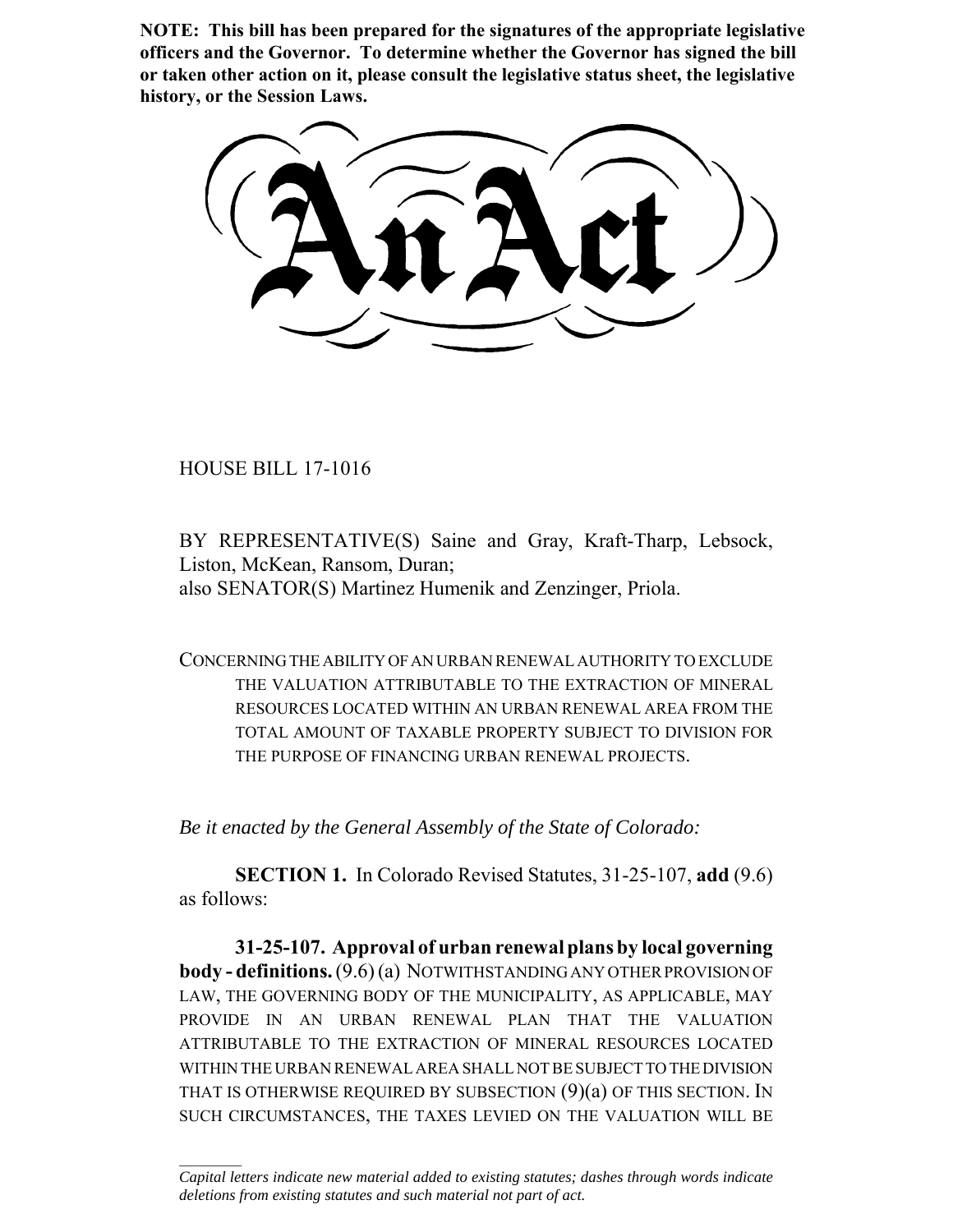DISTRIBUTED TO THE PUBLIC BODIES AS IF THE URBAN RENEWAL PLAN WAS NOT IN EFFECT.

(b) FOR PURPOSES OF THIS SUBSECTION (9.6):

(I) "MINERAL RESOURCES" HAS THE SAME MEANING AS SPECIFIED IN SECTION 36-1-100.3 (3).

(II) "VALUATION ATTRIBUTABLE TO THE EXTRACTION OF MINERAL RESOURCES" INCLUDES:

(A) THE VALUE OF OIL AND GAS LEASEHOLDS AND LAND AND SUBSURFACE OIL AND GAS WELL EQUIPMENT THAT IS VALUED FOR ASSESSMENT PURPOSES AS REAL PROPERTY UNDER SECTIONS 39-7-102 AND 39-7-103; AND

(B) SURFACE OIL AND GAS WELL EQUIPMENT AND SUBMERSIBLE PUMPS AND SUCKER RODS LOCATED ON OIL AND GAS LEASEHOLDS AND LAND THAT IS VALUED FOR ASSESSMENT PURPOSES AS PERSONAL PROPERTY UNDER SECTION 39-7-103.

**SECTION 2. Act subject to petition - effective date applicability.** (1) This act takes effect at 12:01 a.m. on the day following the expiration of the ninety-day period after final adjournment of the general assembly (August 9, 2017, if adjournment sine die is on May 10, 2017); except that, if a referendum petition is filed pursuant to section 1 (3) of article V of the state constitution against this act or an item, section, or part of this act within such period, then the act, item, section, or part will not take effect unless approved by the people at the general election to be held in November 2018 and, in such case, will take effect on the date of the official declaration of the vote thereon by the governor.